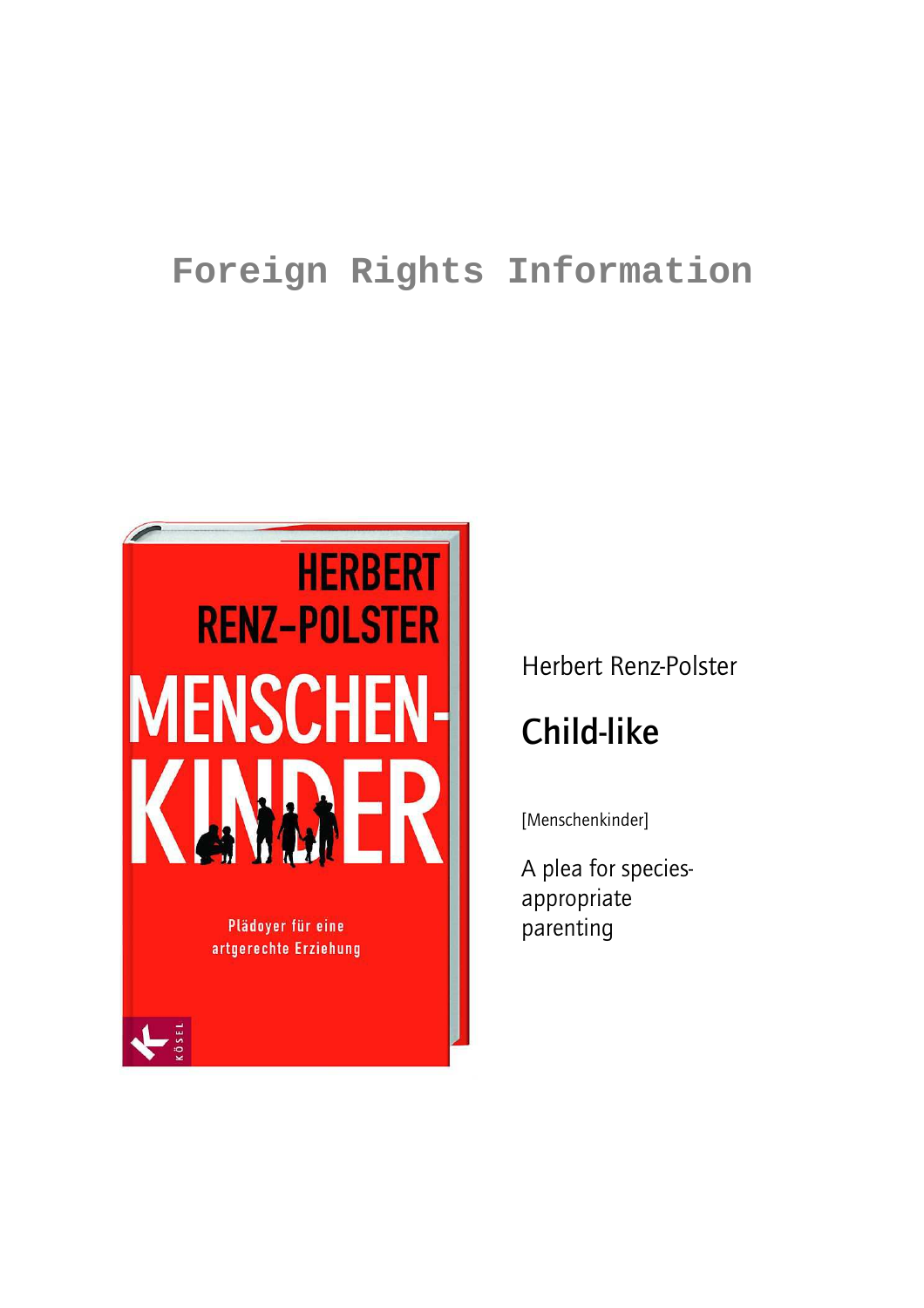

## **At a glance**

When it comes to modern childhood, all is definitely not well. But are parents really to blame? Are they not strict enough, as Chinese "tiger mothers" contend? This criticism is too cheap. In fact our entire society is creating a world that is not in line with the species-typical expectations of human children. Instead of resorting to fashionable – and ever changing – parenting advice we should take a step back and look at how children have developed in their evolutionary history.

Herbert Renz-Polster Child-like. A plea for speciesappropriate parenting 192 pages Format 13,5 x 21,5 cm October 2011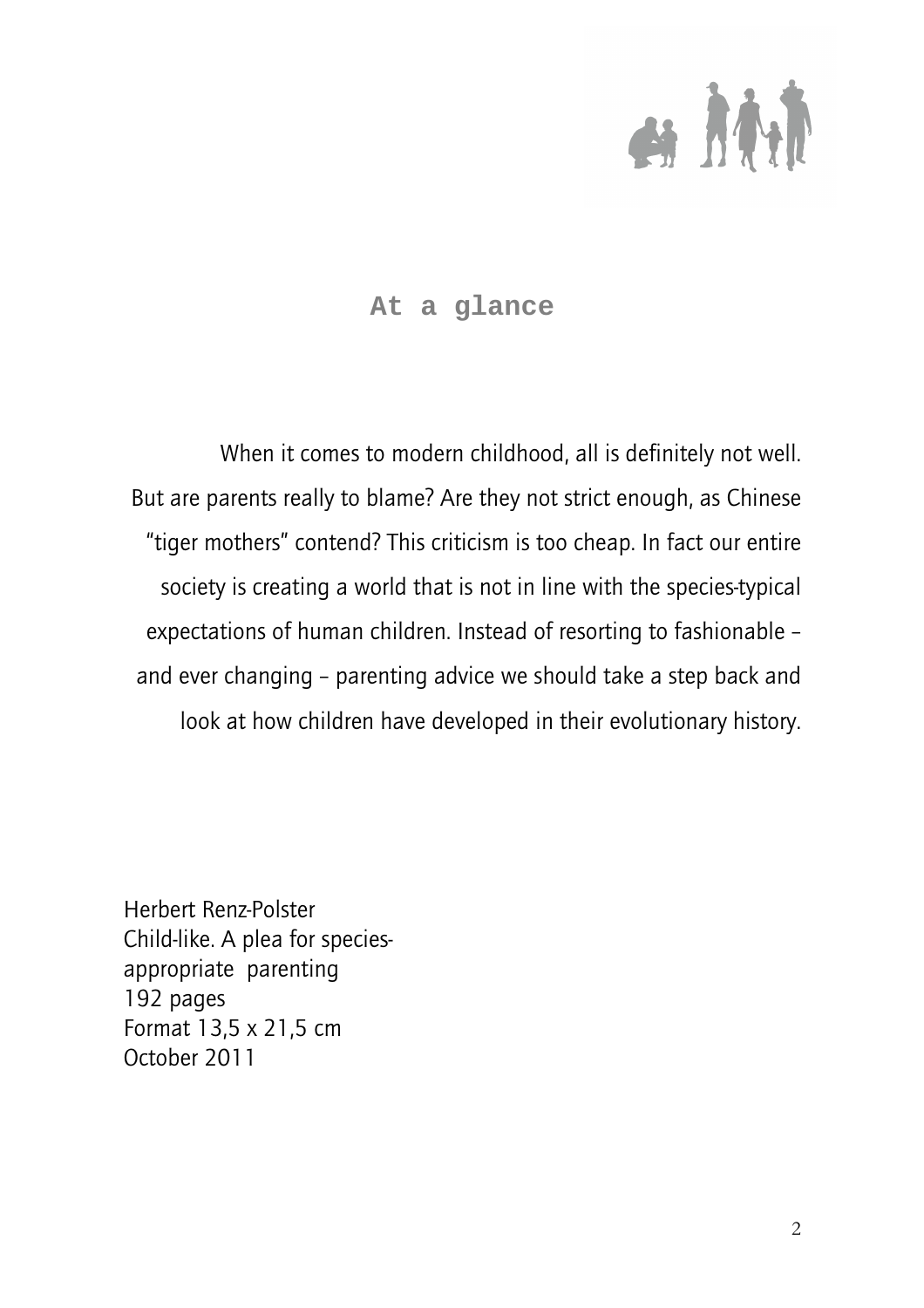

## **Press commentaries**

"A book that simply ouruns the standard parenting methods."

(Familie & Co) [ popular parenting magazine]

"This book equals a gripping criminal story. It is next to impossible to put the publication down." (Dr. Armin Krenz, in: Handbook for nursery and preschool teachers)

"As paediatricians we can help parents become more independent from questionable parenting advice. For this purpose we should take up and spread Renz-Polster´s plea." (Kinder- und Jugendarz) [Journal of the German Association for Primary Care Paediatricians)

"If the book was a little heavier, I´d always have it in my bag to beat all those smart-aleck educators round the head with it."

(M. Burchardt, philosopher)

"It hits the bull´s eye. Reserve some time: there is considerable danger that you read through the book in one go." (Unerzogen) [Quarterly parenting magazine]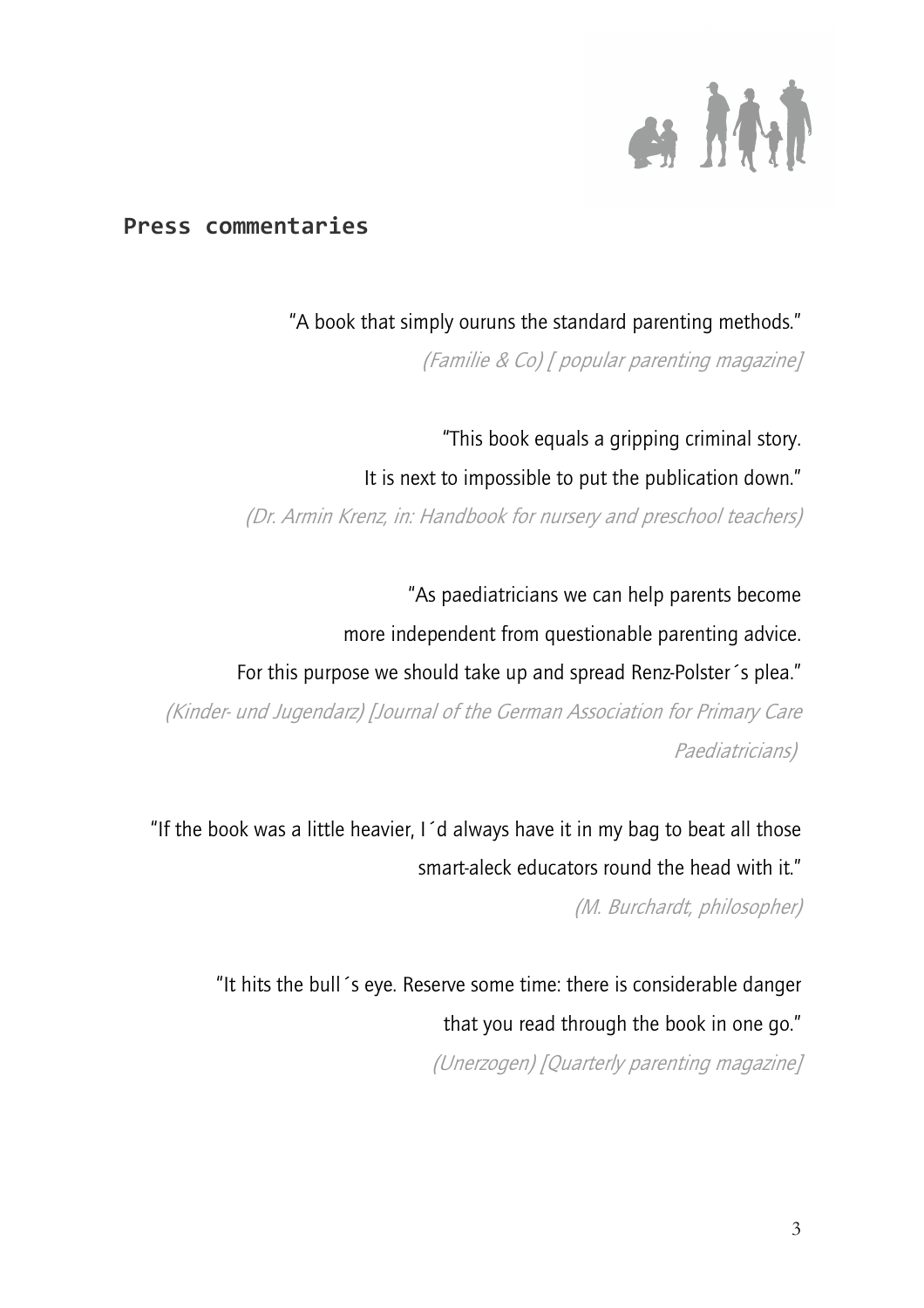

# **Table of contents**

| Chapter 1  | What do children need?<br>9                                                |
|------------|----------------------------------------------------------------------------|
| Chapter 2  | The fear scam: What parents have to contend with<br>17                     |
| Chapter 3  | Clean up time! Which myths can be tossed out?<br>33                        |
| Chapter 4  | Children's freedom – and the attack on childhood<br>53                     |
| Chapter 5  | Play-Deficit Syndrome: Why play is so important<br>61                      |
| Chapter 6  | The developmental immune system: How children learn resilience<br>71       |
| Chapter 7  | How much freedom, how many limits?<br>77                                   |
| Chapter 8  | The right approach to promoting children: Clash between the systems?<br>87 |
| Chapter 9  | Underachievers: Which school is good for children?<br>101                  |
| Chapter 10 | Lies about parents - and about being parents<br>113                        |
| Chapter 11 | In focus: The mystery of birth<br>131                                      |
| Chapter 12 | Society in danger: Whatever became of the village?<br>143                  |
| Conclusion | A new approach to parenting<br>163                                         |
|            | Fight the nonsense! 12 theses for a new deal for families<br>176           |
|            | 180<br><b>Notes</b>                                                        |
|            | Bibliography<br>184                                                        |
|            |                                                                            |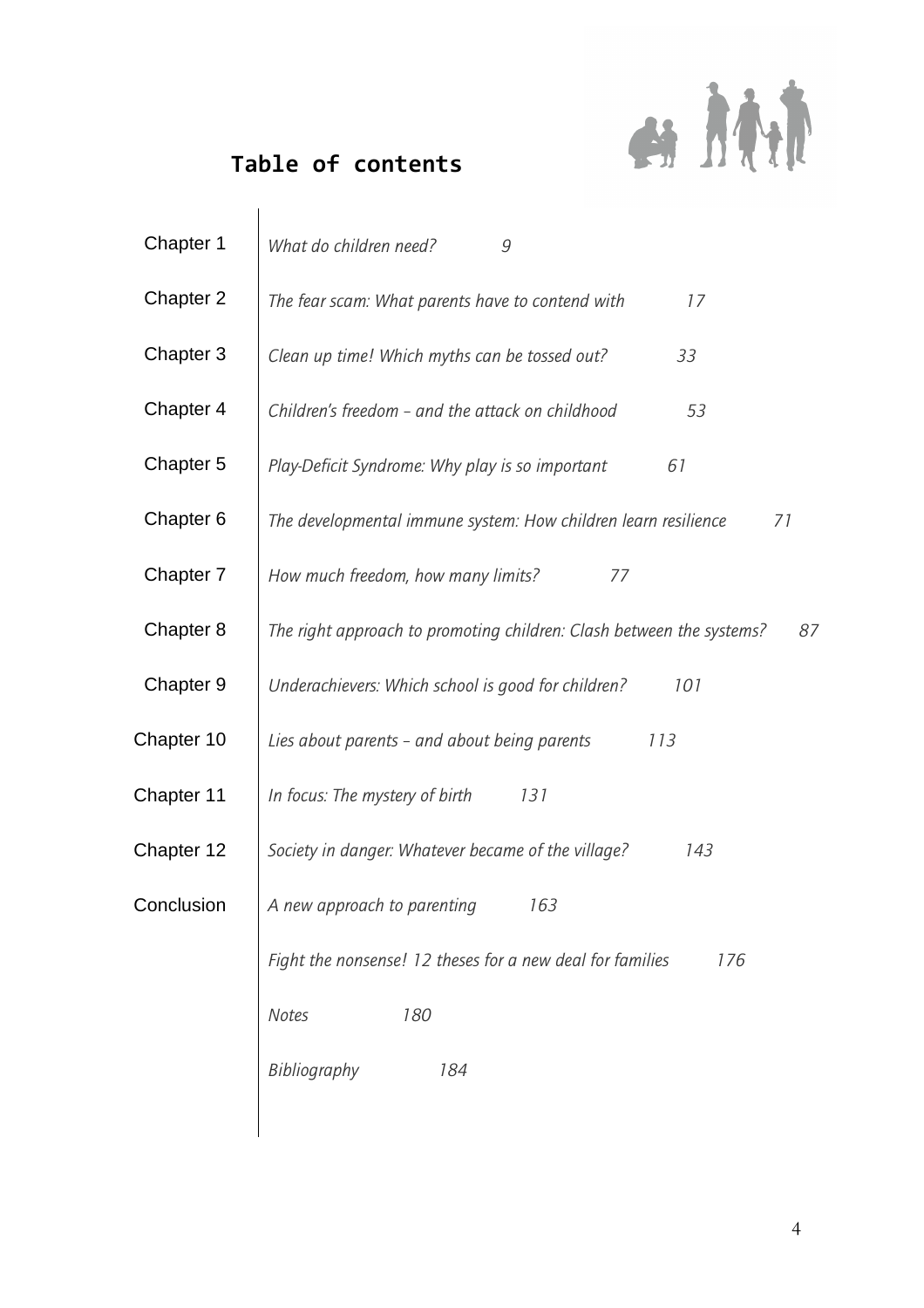



## **The Author**

Herbert Renz-Polster (MD, PhD) is a paediatrician and scientist at the Mannheim Institute for Public Health at the University of Heidelberg, and has trained in both Europe and the USA. He has edited and co-authored one of the most popular parent advice books on child development and child health in Germany. His research in the last ten years has focused on understanding child behaviour from an evolutionary perspective. His popular book on child development "Kinder verstehen. Born to be wild" is now a classic in Germany (rights available).



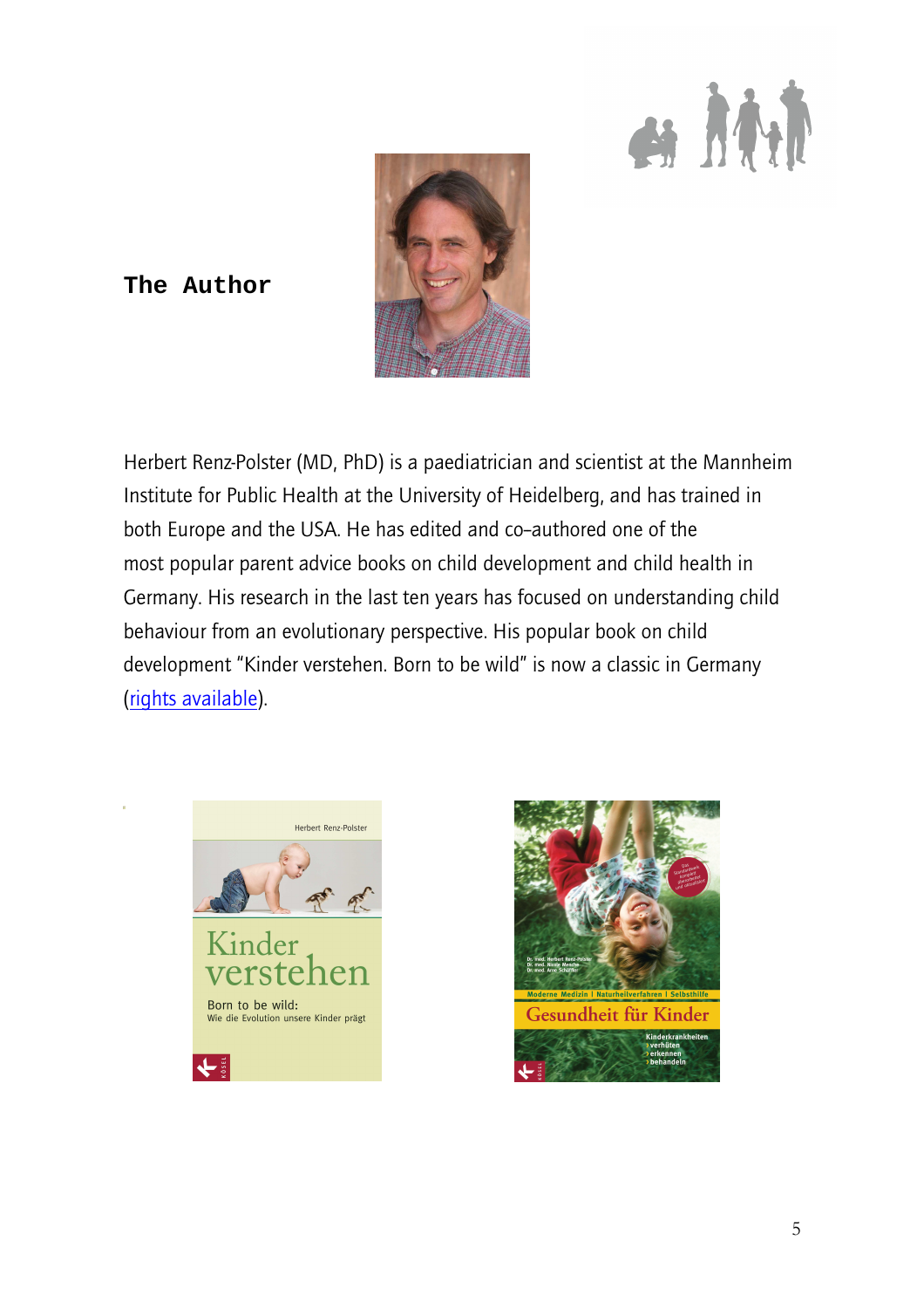

### **What do children need ?**

*(Chapter 1, sample translation by Emily Burns Heyser* 

One of the clearest signs that a nursing baby will eventually become a deranged adult is that it refuses to empty its bowels when placed on the potty. So said the most famous and influential psychoanalyst of the modern era, Sigmund Freud. He actually believed that infants would become neurotic adults if they didn't do their business upon command. Little infants!

How could Professor Freud have come to such a conclusion? And even more important: Could he have been RIGHT?

IS IT TRUE that children up to "the age of 8 or 9" have no personality, as Michael Winterhoff, a shooting star among today's so-called experts on bringing up children, contends? That children's intelligence develops because a foreign language is spoken and chemical experiments are conducted in their kindergarten? That small children that are conditioned to share their sandbox spade with other children will later develop into especially good citizens? IS THIS TRUE?

And now the Chinese have entered into the equation. Boyed by the high PISA test scores out of Shanghai, Amy Chua's book Battle Hymn of the Tiger Mother has swept the world. "Children would never themselves choose to work. Hence it is essential to override their preferences." And totally override them. The words "nuclear warfare," with which Mrs Chua describes her approach to raising children, may sound unpleasant, but they certainly help in reaching the top of bestseller lists. Where so much advice is given, parents have to do something right – isn't that so?

This is the environment in which today's parents must raise their children: A variety of "experts" claims things about children that suit the "experts" themselves. Each theory has a devoted following, and each theory (no matter how wrong-headed) will be recycled again and again.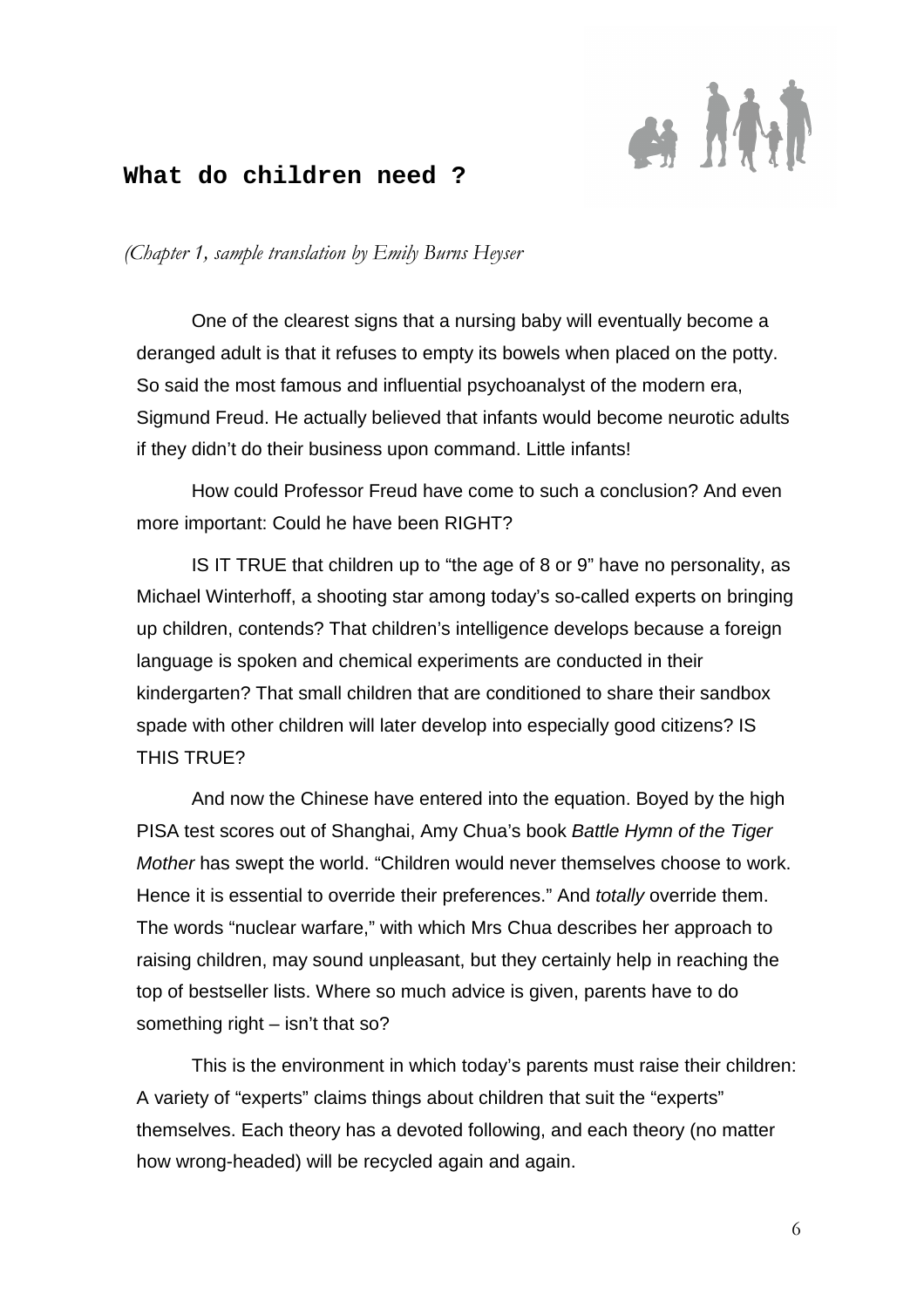

#### **Castles in the air, ready for occupancy**

The confusion begins right after birth: How much closeness does such a small person need? Not too much, say some – the little one could become spoiled. Never enough, say the others; a strong bond creates trust that lasts for life. The same goes for sleeping arrangements. Should the baby sleep next to the mother? Or should it have its own bed, to encourage quicker independence? Then there's the question of early attendance of nursery schools: Can one put an infant in a nursery – or does that go against its natural needs? And what about kindergarten - should the parents choose one where the emphasis is on playing or one where numbers are taught? And when a child attends school, should the teachers' approach be to drill the pupils or to encourage selfdiscovery?

The majority opinion on these questions changes as often as hem lengths in the fashion world. Naturally children need punctuality, early toilet training and by-the-clock feeding: This was our grandparents' conviction. For most of our parents, it was just as natural that children DIDN'T need these things. At the end of the 1990s, it was firmly believed that children should receive early "promotion", and so much of it that the nurseries of the republic suddenly resonated with the sounds of Mozart's music, since the latter purportedly quenched a few more IQ points from a child's growing brain. And when it comes to "limits", it once again has become a foregone conclusion that today's children lack them. IS ANY OF THIS TRUE?

The only thing that one can be sure about is that raising children is a wonderful playground for speculators. Their assumptions are apparent at first glance, and can certainly be confirmed by some theory or other. If only there wasn´t a slight problem: those wonderful theories contradict one another. And so parents are faced with a sobering fact: A good part of what is claimed about raising children is actually FALSE. Usually well-intended, but nonsense nevertheless.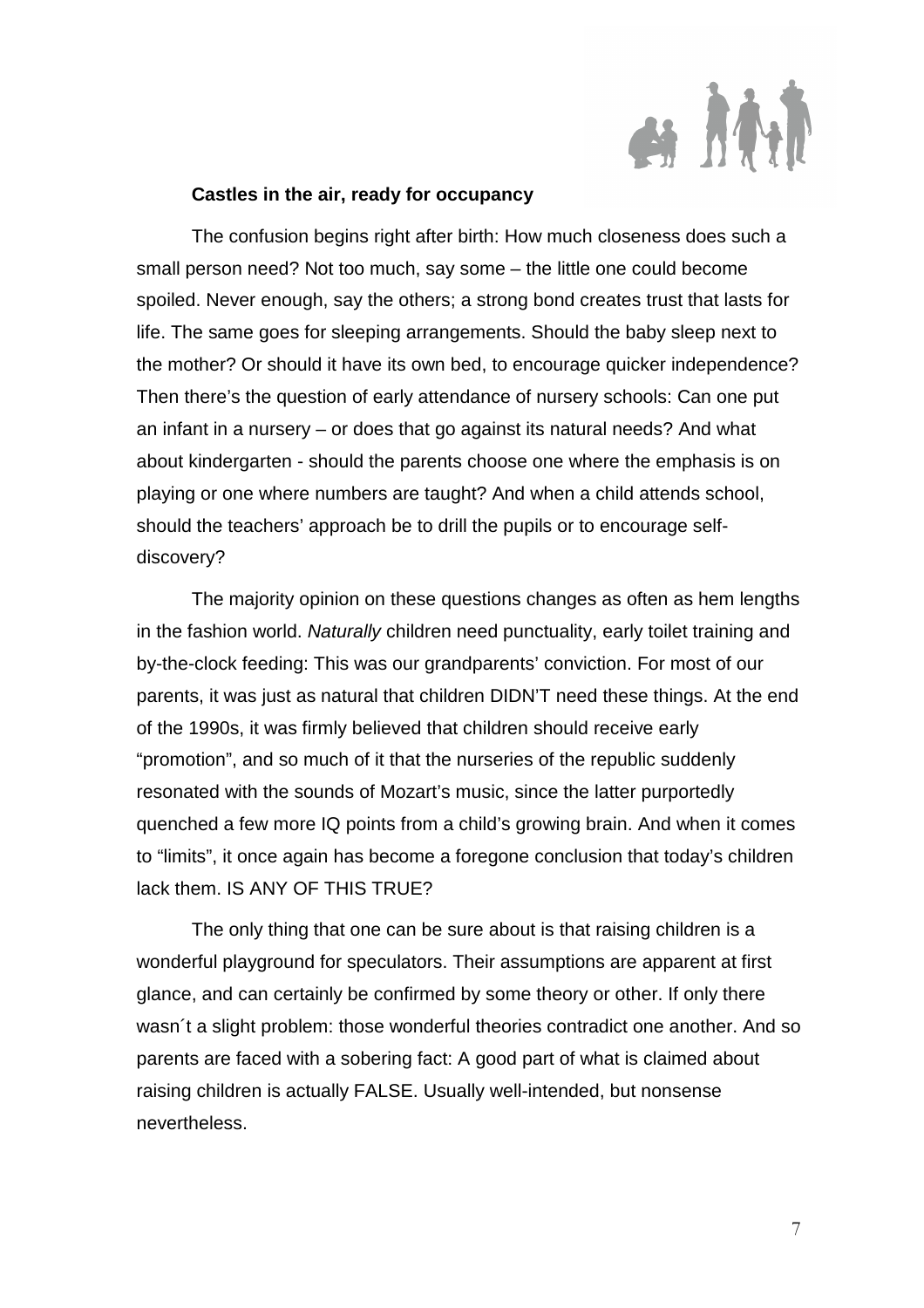

In this book, I will demonstrate that

- $\triangleright$  the nonsense will only stop when we learn something about the thousands of years of history of human children – and in this way something about the roots of their development
- $\triangleright$  it is too easy to blame the parents when we as a society are having problems with children
- $\triangleright$  we must pose a question about HUMAN CHILDREN that is usually posed only about chicks: Do they live in a species-appropriate environment?

It ´s not the childrens´ fault that we haven´t really come up with new ideas about how to raise kids. Nor does this result from the parents' lack of a "parenting license". In fact, it has to do with all of us. Too long, we have avoided taking a tour through the "village" in which our children now grow up. What is going wrong there? Do children, teenagers, mothers, families really take centre stage, as they should? Why then do children, who are supposed to be an asset, represent a poverty risk? Why do we need an increasing number of "crying units", "sleep consultants", speech therapists, physical therapists and other developmental assistants for our children? How can it be that our schools produce not just a large number of educated children but also at least as many "failures"? Are we adults in the process of building a world that increasingly sees children as obstacles – and also places an increasing number of obstacles in their path?

#### **Let´s take new measurements**

With this book, I demand a new standard, against which ALL claims about children have to be measured. I urge that we include in our discussions about children a consideration of how they have evolved over thousands of years.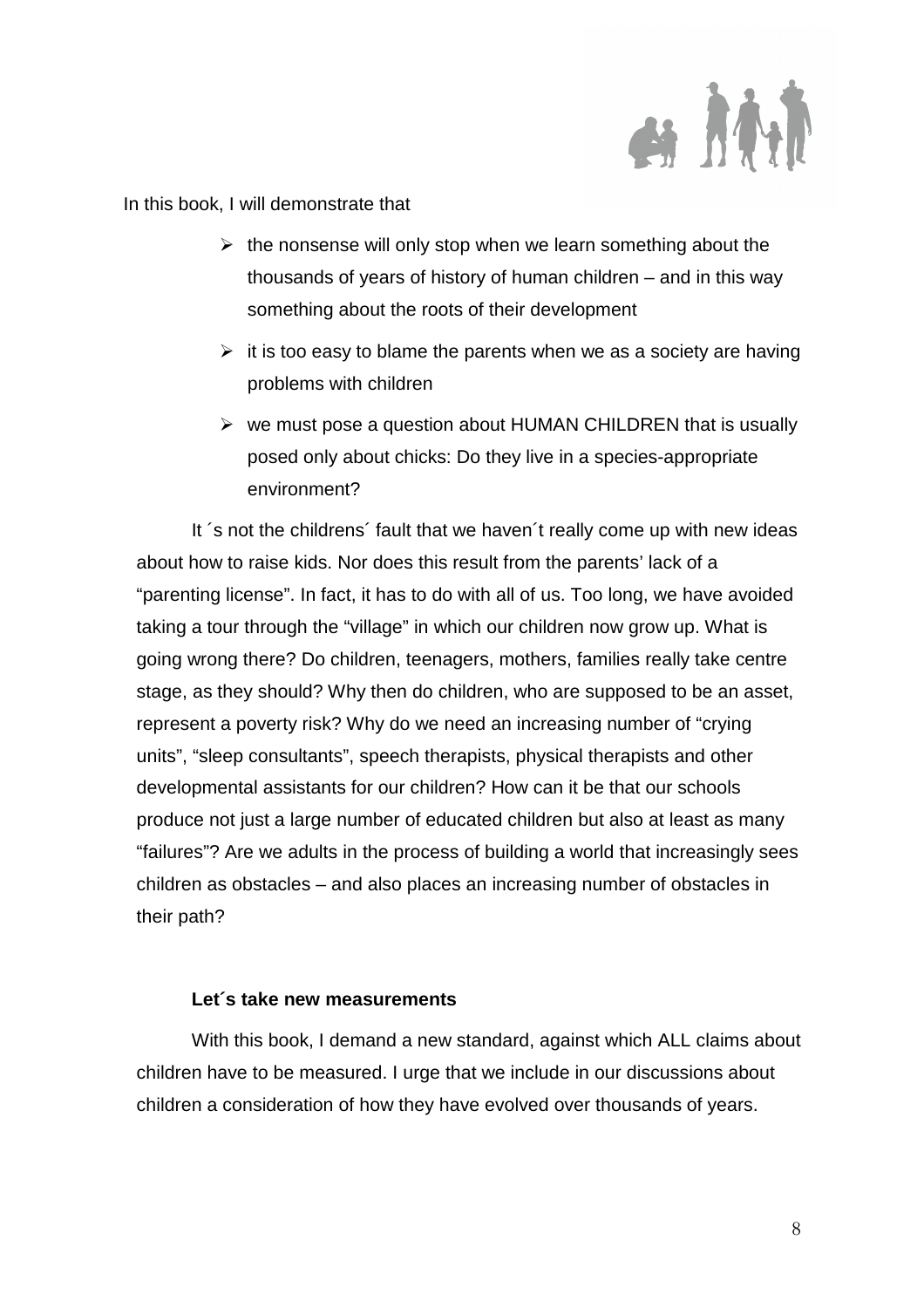

Why? Because our children carry within them a history that still influences their life today. If we want to be fair to our children, we must know something about this history.

I am speaking about humans' evolutionary history. All life forms on this earth bear within themselves the imprints of the past; these help them to survive and to thrive. This is also the case for our children. How they behave and develop is not a matter of chance. Behind it is a pattern, one that has been passed on from generation to generation. This pattern is a response to the challenges that children have faced again and again throughout history.

This pattern is the reason why children's developmental stages are the same throughout the world, no matter how different the environment in which children grow up. And it is the reason why today's children are so similar to those who were born in times in which almost EVERYTHING was different from the way that it is today.

This perspective can change how we raise our children. If we take into consideration how children have developed over thousands of years we will automatically encounter more STRENGTHS than deficiencies, defects or weaknesses. After all, on their path through history, children had to perfect everything that helped a small, immature person become a large, successful adult. They had to learn how best to tackle growing up. True, a child's development is not always a matter of sunshine and roses for the parents (just think of the infamous temper tantrums), but yet it commands optimism: This development is based on a sampling of what has worked in the past (tantrums included; we'll get back to that later).

At the very least, one thing should have become clear: A child who builds upon such a millennia-long development is in fact a "prepared" being. One cannot simply make claims that fit into one's own agenda about a creature that has been primed by evolution.